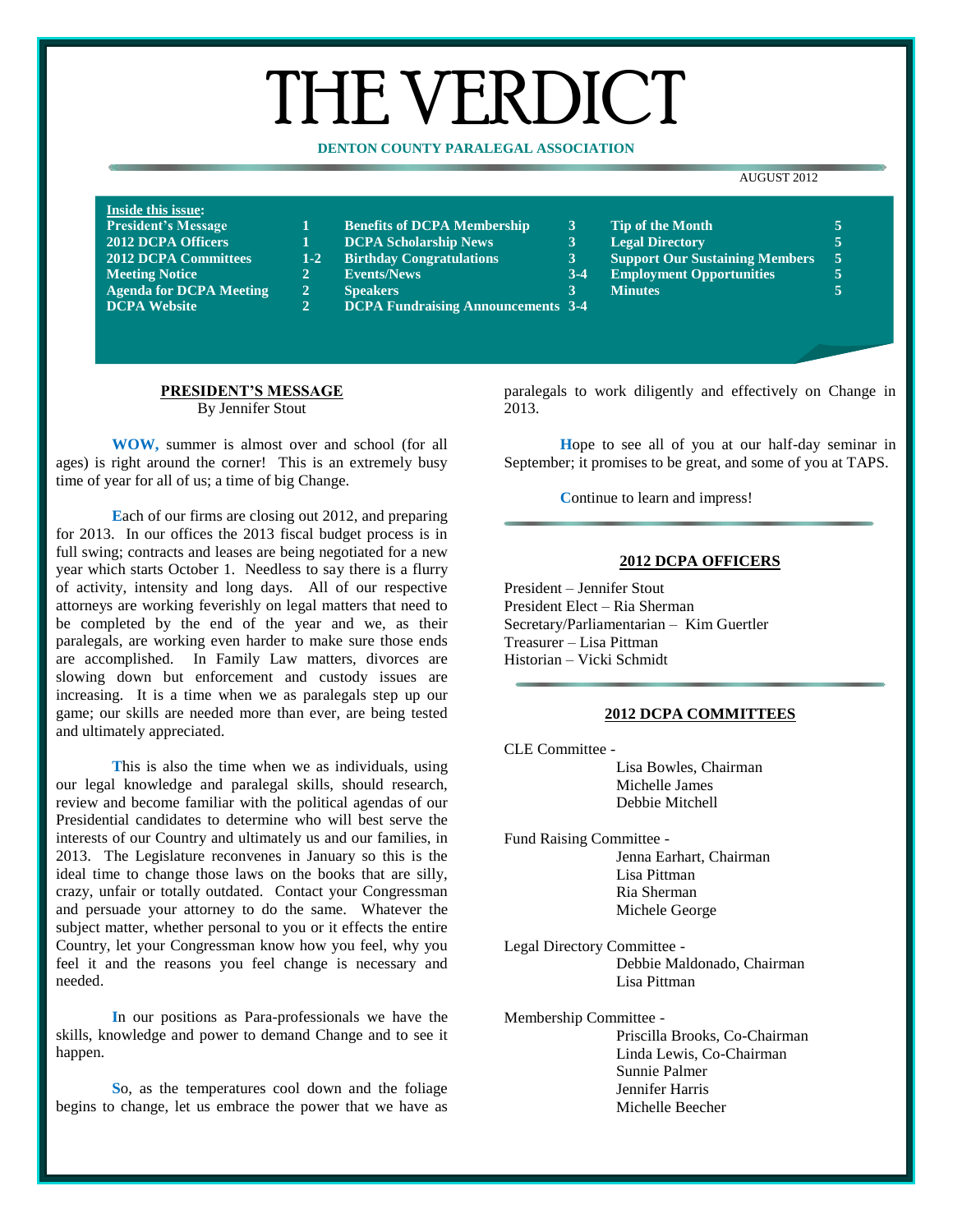Rachel Hunteman

#### Newsletter Committee -

Lisa Pittman, Chairman Jennifer Earhart Wanda Woodworth Michele George

# Social Committee -

Christy Powell, Co-Chair Pam Snavely, Co-Chair Carolyn Ganzer Carol Pelzel

## *PLEASE NOTE: EFFECTIVE APRIL 1, 2012*

**Due to the increase cost in food & beverages, and to insure there is no increase in cost to DCPA members, the DCPA monthly luncheon meetings will now be held in the smaller banquet room at Oakmont; space will be limited. Therefore, it is imperative you make your reservation to attend and eat or to attend with no lunch. And per policy if you RSVP and do not attend an invoice will be sent to cover the expense.** 

#### **MEETING NOTICE**

The Denton County Paralegal Association's next Luncheon will be on Thursday*, August 23, 2012* at noon at Oakmont Country Club, 1901 Oakmont Drive, Corinth, Texas.

The all-inclusive cost of lunch is \$13.00 payable when you sign in. We cannot accept debit or credit cards, or make change, so please bring *exact* amount of cash or a check made payable to DCPA.

*RESERVATIONS ARE REQUIRED and can be made via e-mail to jennifer.stout@dentoncounty.com. The Deadline for making your reservation is 5:00 P.M. on Monday, August 20, 2012.*

**Notice: We must notify Oakmont of the number attending prior to the meeting for preparation of adequate food and seating arrangements. Those that have RSVP'd will get served and seated first. We cannot guarantee that you will have seating or food if you do not RSVP. Please note we are also required to bill those individuals who make reservations and do not attend.**

#### **Directions to Oakmont: Oakmont Country Club is located in Corinth off I-35 East between Lewisville and Denton.**

- $\bullet$ Exit 461 – Shady Shores Rd/Post Oak Drive
- Turn west onto Post Oak Drive
- Turn right (west) onto Robinson Rd at stop sign
- Turn left (south) onto Oakmont  $Dr you will see an$ Oakmont sign in the median
- Turn right into Oakmont Country Club (second right)



#### **AGENDA FOR AUGUST MEETING**

- Date: Thursday, August 23, 2012
- Place: Oakmont Country Club 1901 Oakmont Drive Corinth, Texas 76210
- Time: Noon
- 1. Welcome members and guests
- 2. Old Business Approve July minutes and Treasurer's report
- 3. New Business TAPS Scholarship recipient (if any)
- 4. Speaker Bryan Rice
- 5. Door prizes and adjournment

#### **DCPA WEBSITE**

Check out what's new on our website at [www.dentonparalegals.org.](http://www.dentonparalegals.org/) Let us know what you think, and what you would like to see on our website in the future. If you have any changes that need to be made to your contact information, please let us know.

#### **WELCOME NEW MEMBERS**

**Kelly Smith,** Hammerle Finley Law Firm, *Active*

#### **MEMBERSHIP**

Please encourage those paralegals and others in the legal field, whom are not currently members, to join. If you know of anyone who would like to join, please contact Priscilla Brooks at [Priscilla.brooks@dentoncounty.com,](mailto:Priscilla.brooks@dentoncounty.com) (940) 349- 2758 or Linda Lewis at [linda@dentonfamilyattorneys.com,](mailto:linda@dentonfamilyattorneys.com) (940) 591-1191.

**BENEFITS OF MEMBERSHIP IN THE DENTON**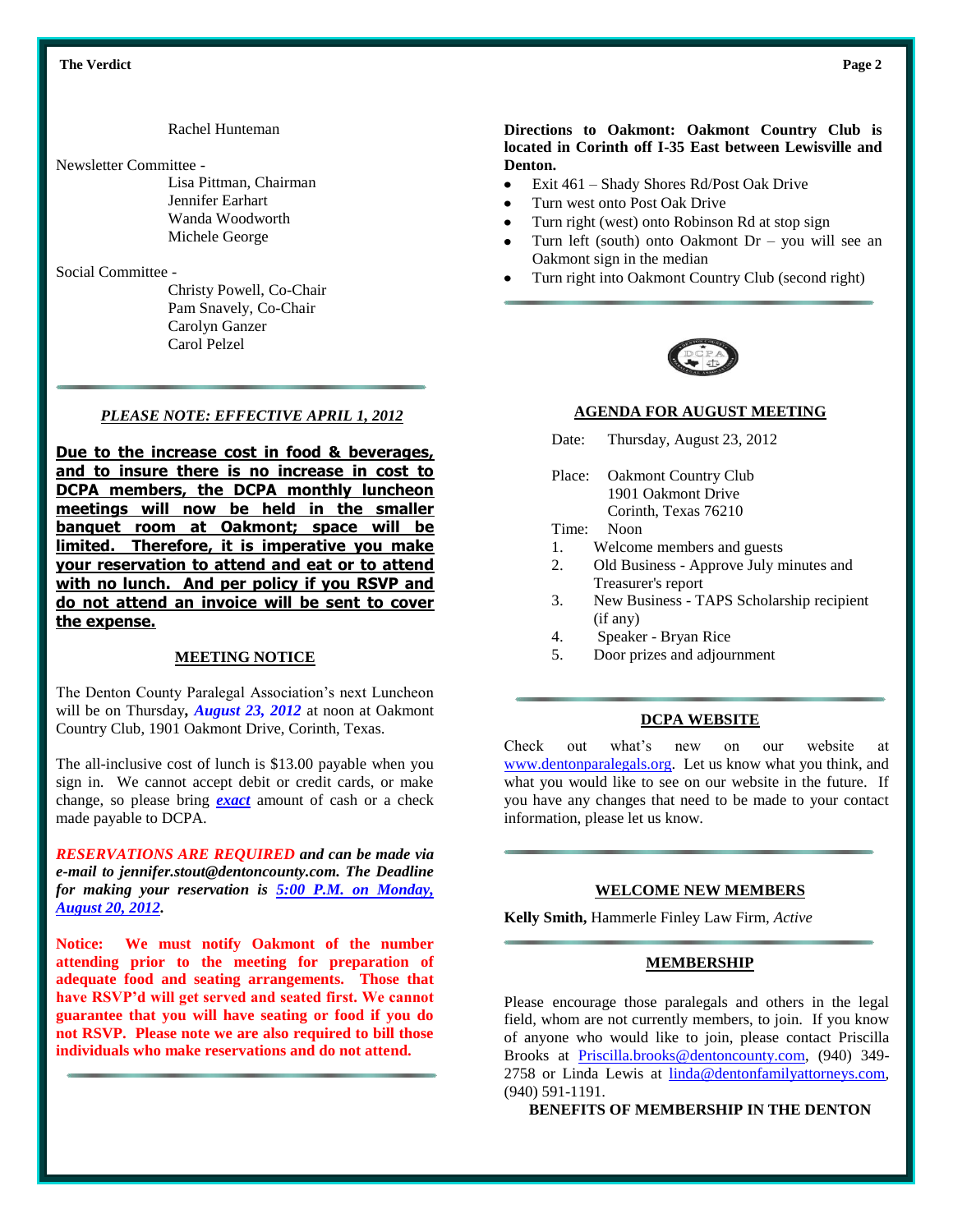#### **Example 1** The Verdict **Page 3** Page 3

# **COUNTY PARALEGAL ASSOCIATION INCLUDE:**

- Receipt of the monthly issue of *The Verdict*
- Free Accredited CLE at monthly meetings
- Continuing Legal Education seminars on various topics
- Job Bank
- Motivation
- $\triangle$  Networking with other paralegals in Denton County
- Professional growth through participation
- Communication and promotion of professional conduct and responsibility
- Continued individual and professional growth as paralegals
- Fulfillment that is received from being involved in the direction of the paralegal profession

## **DCPA SCHOLARSHIP INFORMATION**

The Scholarship Committee offers a \$250.00 scholarship annually towards certification and we urge members to apply. The scholarship application is on our DCPA website for your convenience.

Remember, there is still time to get in your applications for NALA (National Association of Legal Assistants) certification. The fees are \$275.00 for non-members and retake fees are \$60.00 per section.

| Application filing deadline | Exam Date      |  |
|-----------------------------|----------------|--|
| August $1st$                | September 1-30 |  |
| December $1st$              | January 1-31   |  |
| April $1st$                 | May $1-31$     |  |

**The Executive Board will be choosing a TAPS Scholarship recipient prior to the monthly meeting. Anyone interested in the TAPS scholarship this year should apply immediately."**

Attached is a copy of the Application and Instructions. For more information, please call Michele George at (940) 387-3158 or Ria Sherman at (940) 566-6649.



# **BIRTHDAYS!**

Our members with September birthdays are:

Jennifer Earhart (Sept 3) Angela Juarez (Sept 16) Stephanie Elvington (Sept 19) Cheryl Perlich (Sept 21) Kimberly Spivey (Sept 23)

Hope each of you will have a **Happy Birthday!**

<u>se manner in de seuler in de</u>



Our Speaker this month is Bryan Rice whose topic will be: "Everything You Want to Know About Business Evaluations and Characterizations."

## **EVENTS/NEWS**



Do you have a recipe, informative tip/idea, or joke, etc. that you would like to share with your fellow DCPA Members? If so, please submit your idea to Jenna Earhart at [jearhart@hbwvlaw.com.](mailto:jearhart@hbwvlaw.com) Thank you!

### **2012 TAPS**

TAPS will be held at the Crown Plaza Hotel in Addison, Texas, October 3 – 5, 2012. **Early registration deadline is August 24th .** See attached flyer for more information or visit [www.txpd.org.](http://www.txpd.org/)

#### **DCPA FUNDRAISER ANNOUNCEMENTS**

Let the Silent Auction BEGIN!!

**TENATIVE DATE FOR THE SILENT AUCTION:** The DCPA Silent Auction will be either October 11, 2012 or October 18, 2012 from 5:30 p.m - 7:30 p.m., and will take



place at Joseph Zellmer's office located at 620 W. Hickory, Denton, Texas 76201. Ice Cream yummy goodness will be provided, so please feel free to bring your child(ren)!!

If you have not yet committed to donating an item and would like to, please send me an email with your

commitment form so I can be sure to follow up with you. Our first annual silent auction was a big hit with our Members, so we are gearing up for our Second Annual Silent Auction benefitting our Thanksgiving and Christmas families. This year we have set in place FIVE very exciting categories to help our Members decide where their own talents might lay. Categories are as follows: Baby, Baked Goods, Gift Boxes, Photography/Art and Theme Baskets.

This is what we are looking for in each Category: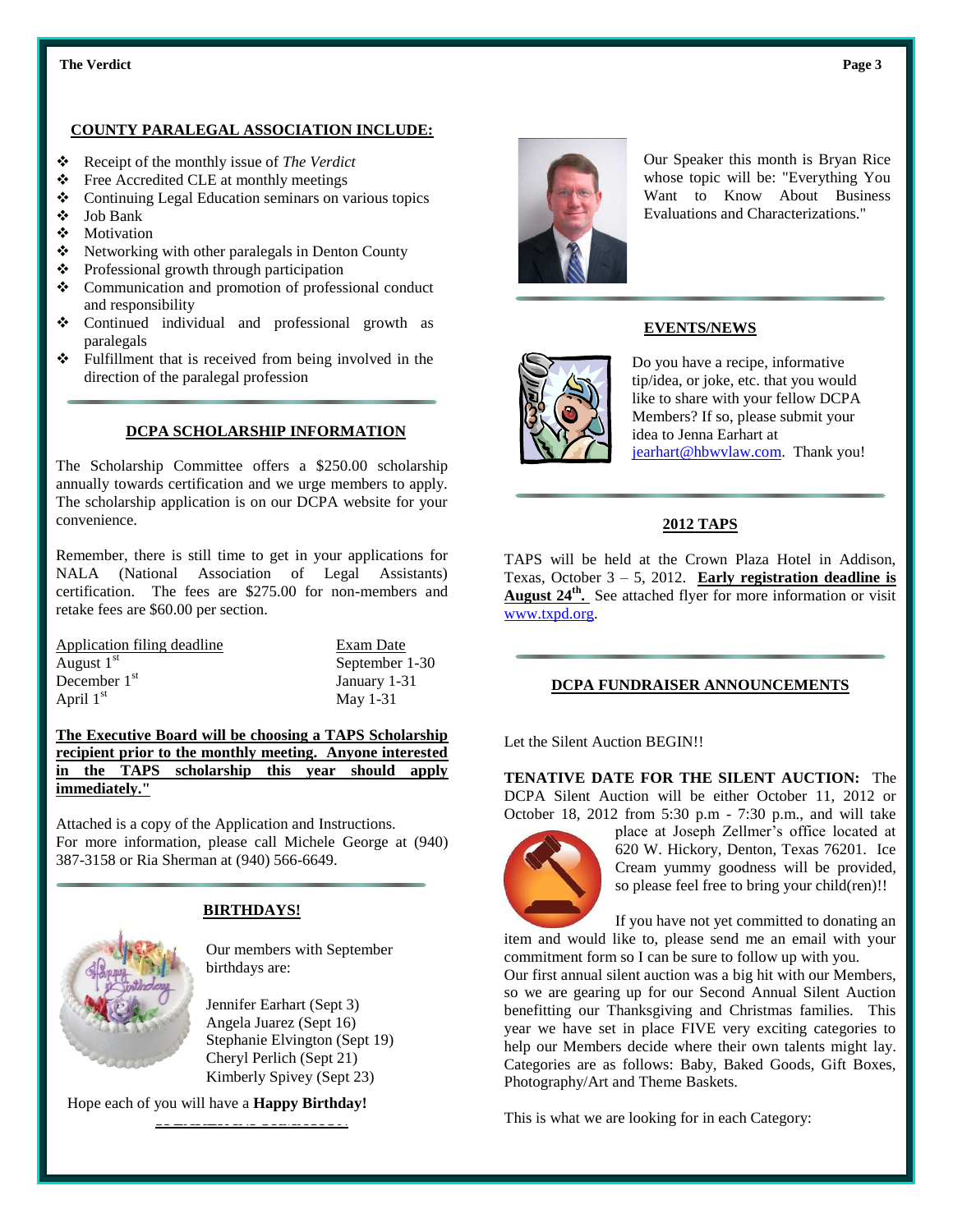- **Baby** Hand-made: blankets, clothes, hats, bibs, bags, etc.
- **Baked Goods** Hand-made: pies, quiche, cookies, cakes, etc.
- **Gift Boxes Stuffed with Fun** Birthday, Christmas, Pamper, Goodies, Crafts, Teachers, Boys, Girl, etc.
- **Photography/Art** Hand-made: Photo session, Framed Art, Paintings, Drawings, Woodwork, etc.
- **Theme Baskets** grab another Member or two, and create a theme basket of your choosing and create something fun. Some theme ideas include: movie, pamper, bbq, scrapbooking, Nascar, sports, cooking, games, candles, music, etc.

Remember - these items will be great for tackling early Christmas shopping, upcoming birthdays and baby showers too. Be sure to participate during the bidding at the Auction - donations are great, bidding wars are even better!!

Our **deadline of September 17, 2012** is fast approaching, so if you have your item(s) completed, we are accepting those donations now. You may bring those items to our monthly luncheons, drop it off at Hayes, Berry, White & Vanzant, LLP at 512 W. Hickory, Suite 100, Denton, Texas or contact Jenna Earhart at (940) 387-3518 and/or jearhart@hbwvlaw.com, so we can arrange to pick it up.

**THANK YOU** to those who have signed up to donate an item to the Silent Auction! All proceeds will benefit our Thanksgiving and Christmas families we assist with each year so if everyone can participate, this event will be a success.

#### **SCHOOL SUPPLY DRIVE**



A big THANK YOU to the members that contributed monetary or school supply donations toward the Children's Advocacy Center of Denton County!

Another big THANK YOU to both Lisa Pittman and Jennifer Earhart for taking all monetary donations and shopping for supplies as well. Great work Members!!

#### **IN THE KNOW By Wanda Woodworth**

**Talking with:** *Stephenie Taylor*

**Employed by law firm/company: S**ally Beauty Holdings, Inc. *"Sally Beauty Supply", Real Estate Dept.*

**Years experience:** *4 years* 

**What made you want to become a paralegal?** *I actually worked in a Sally Beauty Supply store in Stillwater, Oklahoma in 1990. I decided to attend beauty school where I became a cosmetologist and owned my own salon for 14 years. A tip from a client got me to apply at the Sally headquarters in Denton and we moved from Oklahoma in 2007.* 

*The Legal Dept Attorney I worked with suggested I get my Paralegal Certificate so I applied with PDI of UNT and soon afterwards obtained my certification. I then furthered my career by becoming a Certified Paralegal through NALA. I then obtained a Paralegal position as Lease Negotiator for our Real Estate Dept.*

**What type of law does your atty practice?** *Technically, the attorney covers several types of law for the corporation. We focus on the Real Estate section. Our team has negotiated leases for over 4,000 Sally Beauty Supply locations, as well as leases for our professional entity, Beauty Systems Group LLC, d/b/a "CosmoProf", which currently totals close to 1000 stores.*

**What was it like being a new paralegal?** *They taught me what I needed to know and groomed me for the Real Estate section. I don't do anything with other facets of law. It is a busy job as I also review renewals.*

**How many paralegals are at your current firm?** *There are currently two paralegals in the Real Estate section.*

**What kind of law is practiced at your current firm/company?** *Real Estate*

**What is your advice to new paralegals?** *It is stressful and my advice is "Don't Give Up!!" You'll be extremely busy and will have to work hard. Be open to new ideas and learn to like changes, definitely be used to change!*

**To which paralegal organizations do you belong?** *I belong to NALA and the DCPA. I am waiting tor NALA to offer the advanced Real Estate certification and I will seek to achieve that goal once it becomes available.*

**Additional Education/Certifications:** *I have my Real Estate license.*

**How do you relax after a tough day at work?** *I am family oriented and like to travel with my husband and 2 kids. We like movies and traveling. My husband and I are Real Estate Agents with Small World Realty and are very excited about working as a Team.*

#### **TIP OF THE MONTH**